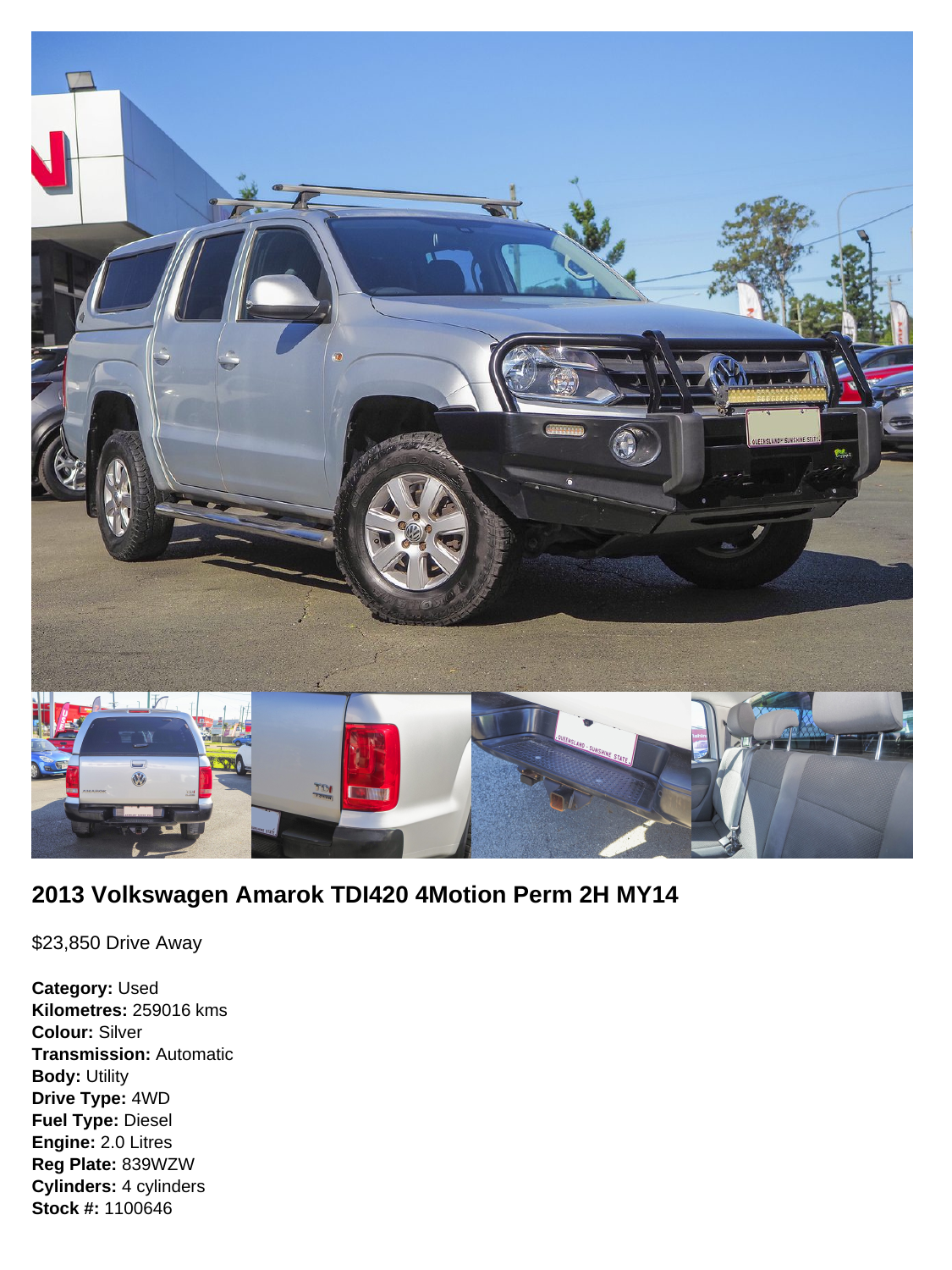**VIN:** WV1ZZZ2HZDA055273

**Dealer: Beaudesert Auto Group Address:** 167-171 Brisbane Street, Beaudesert QLD 4285 **Phone:** 07 5542 4900

# **Dealer Comments**

Amarok 4x4 with books and spare keys. This ute present very well and is fitted with thousands of dollars worth of extras such as Steel bullbar Towbar Canopy Driving lights & sidesteps. Presents very well and is sure to impress. Get pre-approved today with easy weekly repayments and quick approvals! We can have you approved over the phone without you even visiting the dealership. All of our vehicles come with a 120-point safety check. We also happily trade all makes and models. Please contact our team for an appraisal. We are located in the Scenic Rim just 45 minutes South of Brisbane

\* If the price does not contain the notation that it is "Drive Away No More to Pay", the price may not include additional costs, such as stamp duty and other government charges. Please confirm price and features with the seller of the vehicle.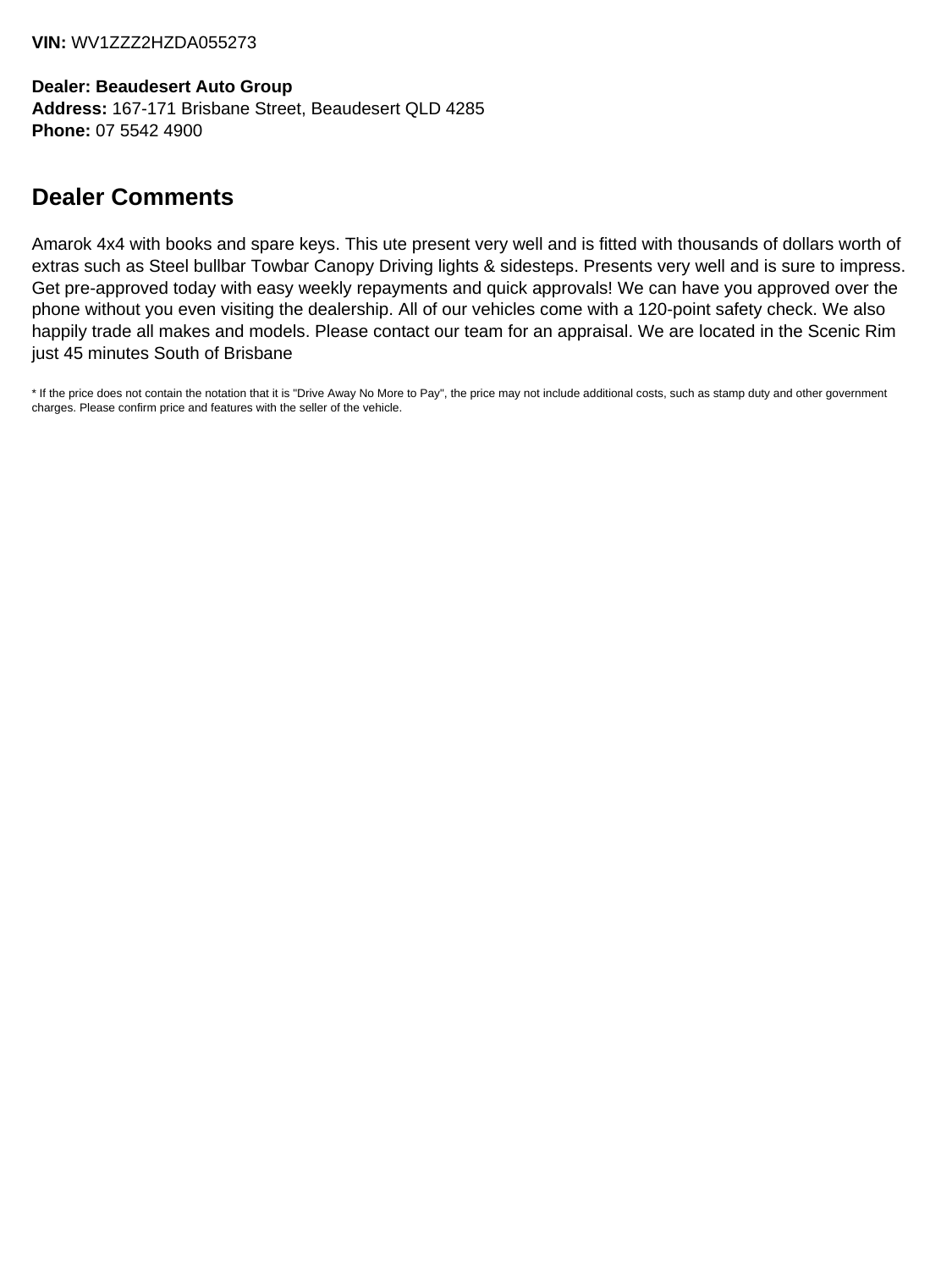# **Features and Specifications**

#### **Audio, Visual & Communication**

2 Speaker Stereo **Bluetooth System** Bluetooth System CD Player **Multi-function Control Screen** Multi-function Control Screen Audio - Aux Input Socket (MP3/CD/Cassette) Audio - MP3 Decoder

#### **Instruments & Controls**

Clock - Digital Tacho Trip Computer

#### **Interior**

Leather Steering Wheel **Rubber - Cabin Floor** Rubber - Cabin Floor Trim - Cloth

## **Lights & Windows**

| Daytime Running Lamps       | Fog Lamp/s - Rear             |
|-----------------------------|-------------------------------|
| Fog Lamps - Front           | Heat Insulated - Side Windows |
| Heat Insulated - Windscreen | Power Windows - Front & Rear  |

## **Safety & Security**

| <b>Brake Assist</b>                       | Central Locking - Remote/Keyless             |
|-------------------------------------------|----------------------------------------------|
| Control - Electronic Stability            | Control - Hill Descent                       |
| Control - Traction                        | <b>ABS (Antilock Brakes)</b>                 |
| EBD (Electronic Brake Force Distribution) | Engine Immobiliser                           |
| Hill Holder                               | Airbag - Driver                              |
| Seatbelt - Adjustable Height 1st Row      | Seatbelt - Pretensioners 1st Row (Front)     |
| Airbag - Passenger                        | Airbags - Side for 1st Row Occupants (Front) |

## **Seating**

Headrests - Adjustable 1st Row (Front) Headrests - Adjustable 2nd Row x3 Seat - Height Adjustable Driver Seat - Height Adjustable Passenger

## **Steering**

Multi-function Steering Wheel **Power Steering** 

## **Transmission & Drivetrain**

Diff lock(s)

## **Wheels & Tyres**

Spare Wheel - Full Size Steel

Leather Gear Knob Leather Hand Brake Lever